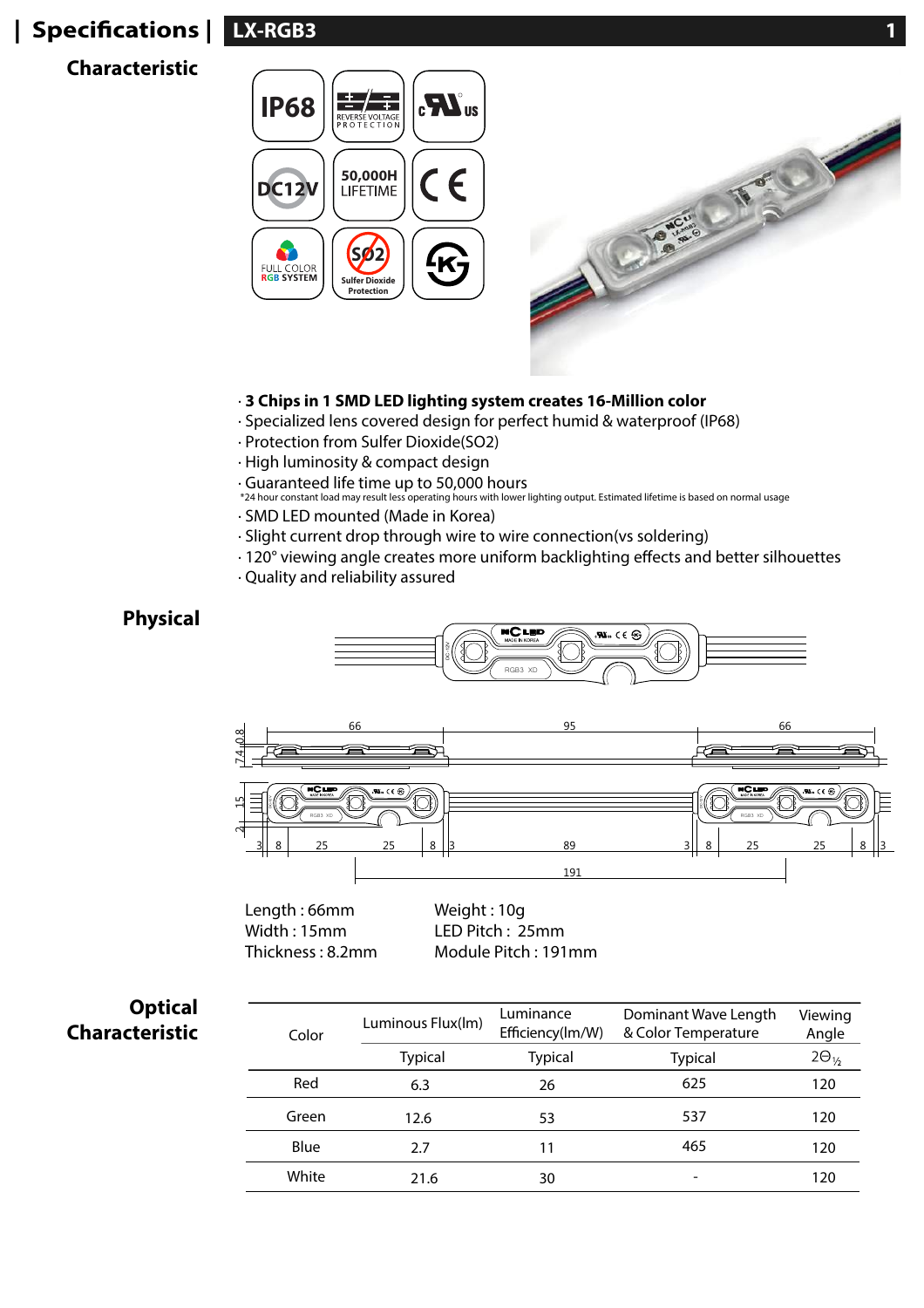| $\mid$ Specifications $\mid$                | LX-RGB3                                                                                                                                                                                                         |  |  |  |
|---------------------------------------------|-----------------------------------------------------------------------------------------------------------------------------------------------------------------------------------------------------------------|--|--|--|
| <b>Electrical</b><br><b>Characteristics</b> | Current dissipation: 60mA<br>Power consumption: 0.72W<br>Operating powewr: 12V<br>Quantity for maximum connection in serial: 100 modules<br>Color controller supported : Voltage controlled color change system |  |  |  |
| <b>Thermal</b>                              | Operating temperature : -20~60°C<br>Storage temperature : -20~70°C                                                                                                                                              |  |  |  |
| <b>Waterproof</b><br><b>Rating</b>          | IP68 : Complete protection against dust ingress and water                                                                                                                                                       |  |  |  |
| <b>Construction</b>                         | LED type: SMD5050<br>Case materials: ABS, UL-94<br>Cable: UL-1007, AWG18x4C<br>Cover materials: Polycabonate, UL-94                                                                                             |  |  |  |
| <b>Approval</b>                             | UL Certified E347462<br><b>KS Certified</b>                                                                                                                                                                     |  |  |  |

## **Wiring Guide**

**Single Controller**



#### **Parallel Connection with Signal Amplifiers**



Specifications subject to change without notice